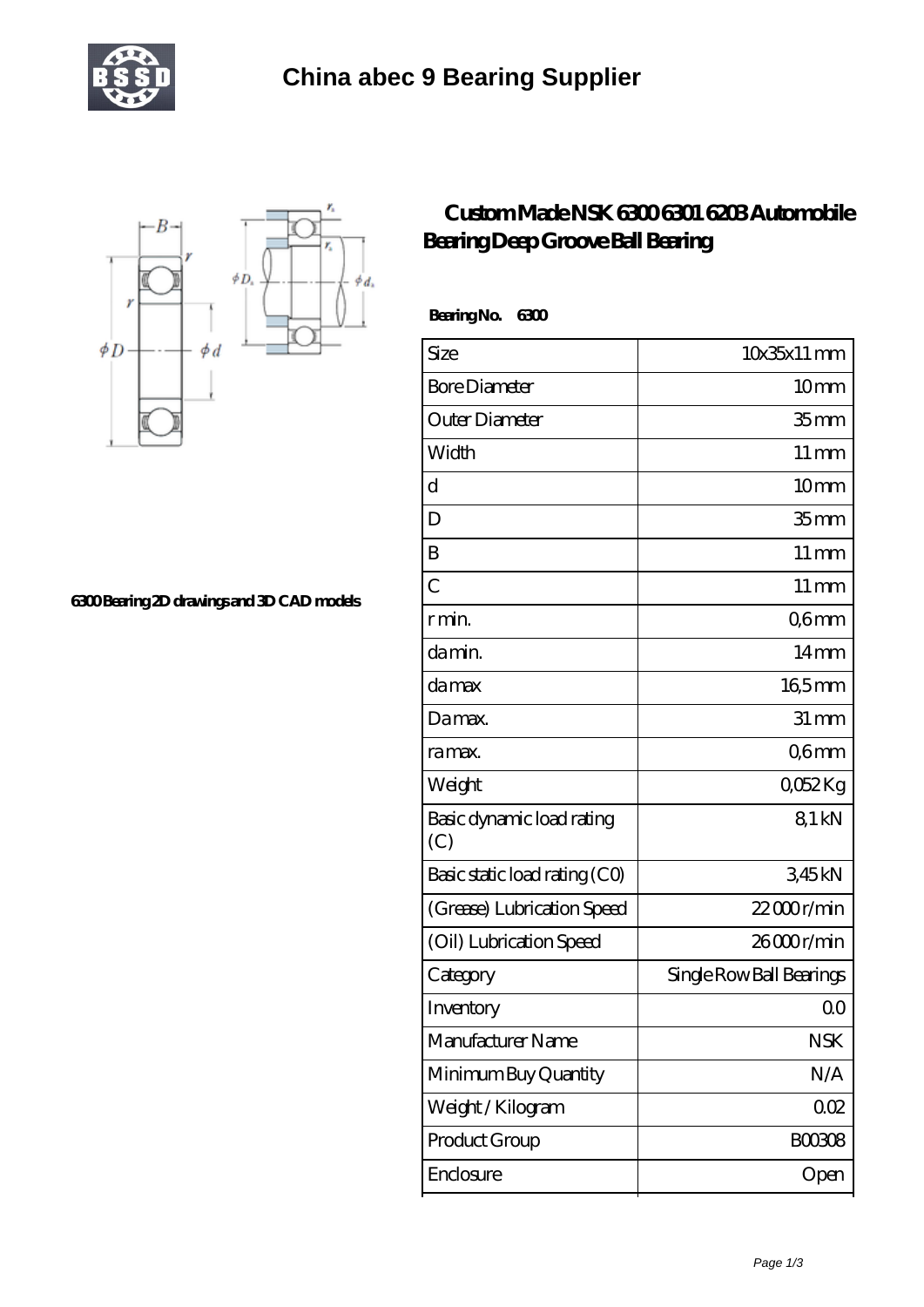

| Precision Class                    | ABEC 1   ISO PO                                                                                                                                                             |
|------------------------------------|-----------------------------------------------------------------------------------------------------------------------------------------------------------------------------|
| Maximum Capacity / Filling<br>Slot | No                                                                                                                                                                          |
| Rolling Element                    | <b>Ball Bearing</b>                                                                                                                                                         |
| Snap Ring                          | No                                                                                                                                                                          |
| <b>Internal Special Features</b>   | No                                                                                                                                                                          |
| Cage Material                      | <b>Steel</b>                                                                                                                                                                |
| Internal Clearance                 | CO-Medium                                                                                                                                                                   |
| Inch - Metric                      | Metric                                                                                                                                                                      |
| Long Description                   | 10MM Bore; 35MM<br>Outside Diameter; 11MM<br>Outer Race Diameter;<br>Open; Ball Bearing; ABEC 1<br>ISO PQ No Filling Slot; No<br>Snap Ring, No Internal<br>Special Features |
| Category                           | Single Row Ball Bearing                                                                                                                                                     |
| <b>UNSPSC</b>                      | 31171504                                                                                                                                                                    |
| Harmonized Tariff Code             | 8482105068                                                                                                                                                                  |
| Noun                               | Bearing                                                                                                                                                                     |
| <b>Keyword String</b>              | Ball                                                                                                                                                                        |
| Manufacturer URL                   | http://www.nskamericas.co<br>m                                                                                                                                              |
| Manufacturer Item Number           | 6300                                                                                                                                                                        |
| Weight/LBS                         | 0053                                                                                                                                                                        |
| Outside Diameter                   | 1.378Inch   35 Millimeter                                                                                                                                                   |
| Outer Race Width                   | Q433Inch   11 Millimeter                                                                                                                                                    |
| Bore                               | 0.394 Inch   10 Millimeter                                                                                                                                                  |
| SRI                                | 361                                                                                                                                                                         |
| hidYobi                            | 6300                                                                                                                                                                        |
| LangID                             | 1                                                                                                                                                                           |
| D                                  | 35                                                                                                                                                                          |
| <b>SREX</b>                        | 0 <sub>O</sub> 4                                                                                                                                                            |
| B                                  | 11                                                                                                                                                                          |
| damin                              | 14                                                                                                                                                                          |